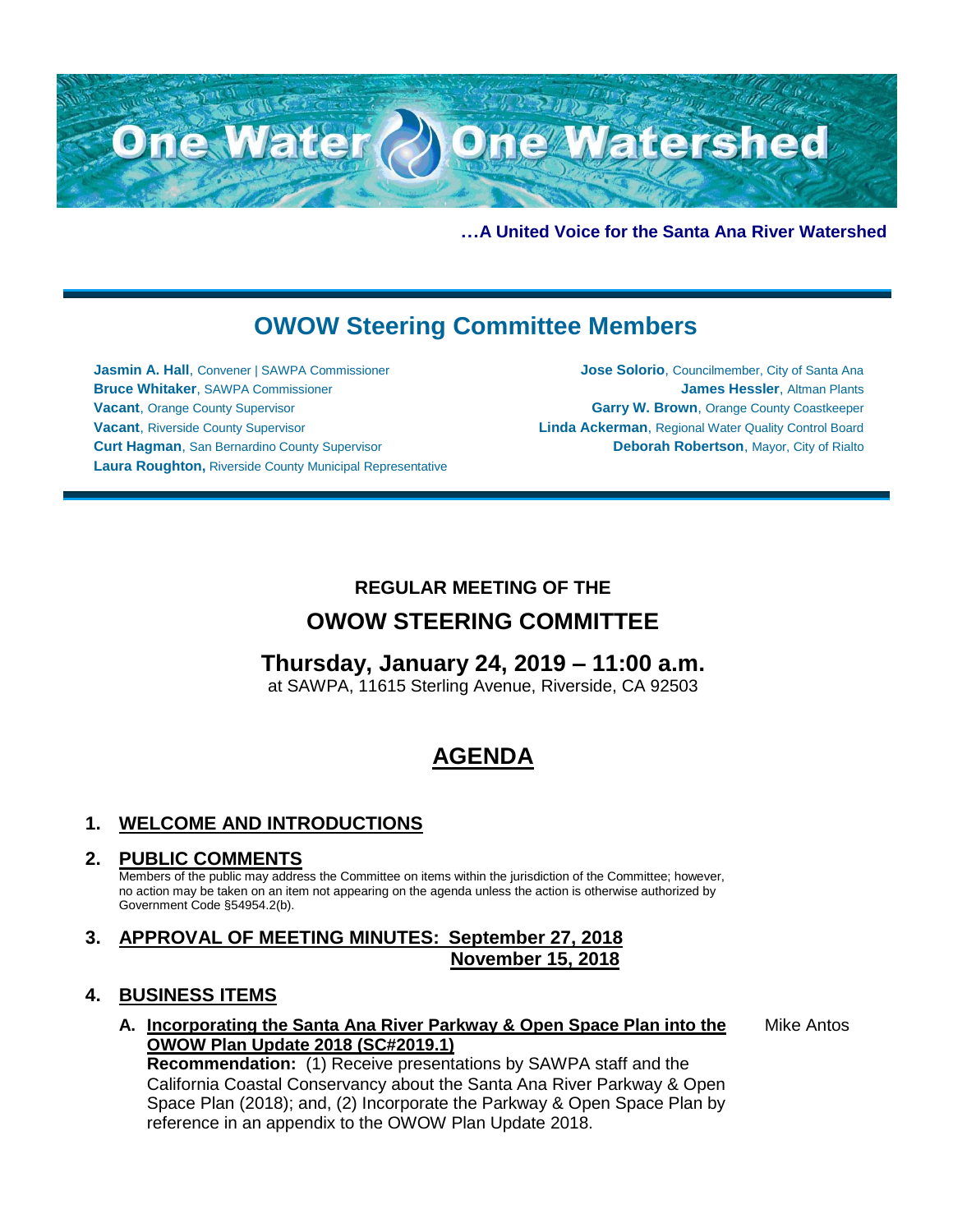One Water One Watershed

#### **…A United Voice for the Santa Ana River Watershed**

| B. Incorporate the November 2018 San Bernardino County Santa Ana River<br>Watershed Stormwater Resource Plan into the OWOW Plan Update 2018     | <b>Mark Norton</b> |
|-------------------------------------------------------------------------------------------------------------------------------------------------|--------------------|
| (SC#2019.2)<br><b>Recommendation:</b> (1) Receive a presentation from representatives of San                                                    |                    |
| Bernardino County about the November 2018 San Bernardino County Santa<br>Ana River Watershed Stormwater Resource Plan; and, (2) Incorporate the |                    |
| 2018 San Bernardino County Santa Ana River Watershed Stormwater<br>Resource Plan by reference in an appendix to the OWOW Plan Update 2018.      |                    |
|                                                                                                                                                 |                    |
| C. OWOW Plan Update 2018 Sustainability Assessment (SC#2019.3)<br><b>Recommendation:</b> Receive and file final report.                         | Mike Antos         |
| D. Completion of the One Water One Watershed (OWOW) Plan Update 2018<br>(SC#2019.4)                                                             | Mike Antos         |
| Recommendation: Recommend the One Water One Watershed (OWOW)<br>Plan Update 2018 be adopted by the SAWPA Commission.                            |                    |
| E. Disadvantaged Communities Involvement (DCI) Program – Update on<br>Technical Assistance for Community Needs (SC#2019.6)                      | Mike Antos         |
| <b>Recommendation: Receive and file.</b>                                                                                                        |                    |
| F. Orange County Stakeholders Letter (SC#2019.5)<br>e processively a comparative constitution of the former and constant frame. CAM/DA          | Mike Antos         |

**Recommendation:** Receive and file this informational report from SAWPA staff and provide guidance as appropriate.

#### **5. ADJOURNMENT**

#### **PLEASE NOTE:**

Americans with Disabilities Act: Meeting rooms are wheelchair accessible. If you require any special disability related accommodations to participate in this meeting, please contact (951) 354-4220 or kberry@sawpa.org. Notification at least 48 hours prior to the meeting will enable staff to make reasonable arrangements to ensure accessibility for this meeting. Requests should specify the nature of the disability and the type of accommodation requested.

Materials related to an item on this agenda submitted to the Commission after distribution of the agenda packet are available for public inspection during normal business hours at the SAWPA office, 11615 Sterling Avenue, Riverside, and available at www.sawpa.org, subject to staff's ability to post documents prior to the meeting.

#### **Declaration of Posting**

I, Kelly Berry, Clerk of the Board of the Santa Ana Watershed Project Authority declare that on Thursday, January 17, 2019, a copy of this agenda has been uploaded to the SAWPA website a[t www.sawpa.org](http://www.sawpa.org/) and posted at the SAWPA office, 11615 Sterling Avenue, Riverside, California.

/s/

\_\_\_\_\_\_\_\_\_\_\_\_\_\_\_\_\_\_\_\_\_\_\_\_\_\_\_\_\_\_\_\_\_\_\_\_\_\_\_ Kelly Berry, CMC